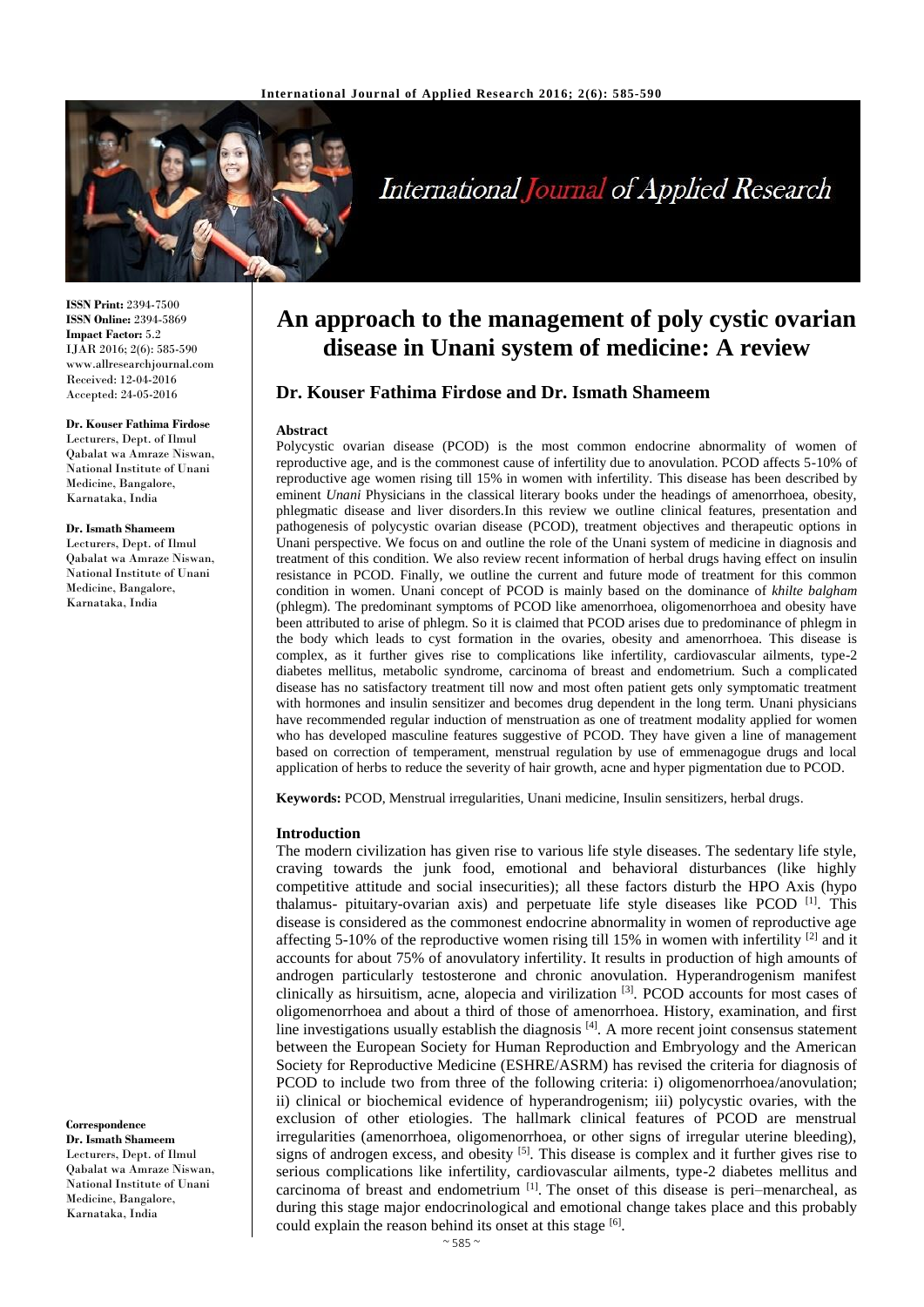#### **Methods**

Authentic ancient text of Unani medicine was searched to obtain the Unani concept of PCOD. PubMed/Google scholar was also searched with the keywords; Herbs for PCOD, Insulin sensitizers, phytohormones etc.

#### **Unani concept**

The Unani term coined for PCOD is *Marz Akyas Khusytur Rehm*; is in fact an Arabic translation of PCOD. This disease has been described by *Unani* Physicians under the headings of amenorrhoea, obesity, phlegmatic disease and liver disorders [7-9]. Unani concept of PCOD is mainly based on the dominance of *khilte balgham* (phlegm). It has been mentioned in classical books that *sue mizaj barid* (abnormal cold temperament) of the liver may leads to abnormal production of phlegm, <sup>[10]</sup> as liver is unable to convert chyme into blood, instead it converts it into phlegmatic blood or tenacious phlegm. One of the abnormal forms of phlegm is *balgham mayi,* which is thinner in consistency and can accumulate in sacs to form cysts  $[11]$ . Also the other predominant symptoms of PCOD like amenorrhoea, oligomenorrhoea and obesity have been attributed to rise of phlegm  $[7, 9]$  Hence, it is claimed that PCOD arises due to predominance of phlegm in the body which leads to cyst formation in ovaries, obesity and amenorrhoea. The Unani Physicians consider that the early twenty years of life are the period of childhood which is predominated by phlegm; hence the phlegmatic disorders are more likely to occur at this stage. This probably may explain  $\bullet$ the role of phlegm as a contributing factor for the onset of this disease during this age group  $[7, 9, 10]$ .

#### **Diagnosis by clinical presentation**

Rhazes recorded combination of signs conjoined with menstrual irregularities (oligomenorrhoea, amenorrhoea and DUB) including hirsutism, obesity, acne, hoarseness of voice and infertility, which are suggestive of polycystic ovarian disease and hyperandrogenism<sup>[8]</sup>. Hippocrates (460-370 BC) first documented the affiliation of excess facial and body hair  $\bullet$ (hirsutism) in females with prolonged amenorrhoea, obesity and infertility; [7] similar observations were reported by Galen (130-200 AD). Hirsutism is mentioned in classical Unani literature as a complication of prolonged amenorrhoea associated with other masculine features like hoarseness of voice, male body contour, acne etc. <sup>[7, 9]</sup> The pathophysiology • of hirsutism was explained by *Ibn Sina* and *Ismail Jurjani.* Alteration of normal temperament of women was considered as central dogma for hirsutism. It was said that persistence of amenorrhoea for a long duration causes alterations in internal environment of women's body and status of equilibrium is disturbed, leading to formation of some unwanted material which is being excreted through skin pores in the form of *busoore labnia* (acne) and also participate in the growth of thick hair over the body  $[7, 9, 10]$ . As the normal temperament of women are cold and moist and with prolonged amenorrhoea, it gets transformed towards that of men (hot and dry). This is mainly because of the *ehteraq* (detonation) of normal phlegm (cold and moist) to black bile (hot and dry) [8] . The effect of this *souda* (black bile) on skin leads to hirsutism and hyper pigmentation (acanthosis nigricans) [4] .

It was observed by *Ibn Sina, Ismail Jurjani* and *Al Razi* that development of masculine features is more common in obese women with robust body and prominent blood vessels, as these women have almost similar temperament as that of men [7-9]. PCOD may complicate further leading to infertility, insulin resistance, metabolic syndrome etc [12]. Such a complicated disease has no satisfactory treatment till now and most often patient gets only symptomatic treatment with hormones and insulin sensitizers but becomes drug dependent in long term.

#### **Management**

## **Current and Potential Treatments: [**2]

Women with PCOD are currently treated according to their presenting features like irregular periods, infertility and hirsutism.

- Oral contraceptives in menstrual disturbance.
- Clomiphene citrate, ovarian drilling/ laser treatment and assisted reproductive techniques in anovulatory infertility.
- Cyproterone acetate, ethinylestradiol and spironolactone in hirsutism and acne.
- Weight loss in menstrual disturbance and anovulatory infertility helps in improvement of metabolic perturbances and reduces the risk of coronary heart disease.
- Insulin sensitizing agents (such as metformin) in obesity, androgen excess, menstrual disturbance, anovulatory infertility and metabolic perturbances.

#### **In Unani system of medicine, treatment is based on four categories**

## **1.** *Ilaj bil Tadbeer* **(Regimenal therapy): [**10, 11]

- Lifestyle modifications including regular exercise, brisk walk, diet control and adequate sleep.
- If the patient is obese, weight reduction is advised; this can be facilitated by *hammame yabis* (steam bath) and *dalak*  (massage).
- To induce menstruation, *hijama* (wet cupping) is applied over the calf muscles of both lower limbs to divert the flow of blood towards the uterus.

## **2.** *Ilaj bil Ghiza* (**Dietotherapy**)**: [**7, 8, 11, 13]

- Diet should be light, nutritious and easily digestible.
- Use of fibrous food including green leafy vegetables and fresh fruits.
- Avoid cold and dry food, late digestible food, heavy and spicy food.
- Drink plenty of fluids.

#### **3.** *Ilaj bid dawa* **(Pharmacotherapy): [**7-9,13]

Rhazes recommended regular induction of menstruation as one of treatment modality applied for women who has developed masculine features suggestive of PCOD**.** He has given a line of management based on correction of temperament and menstrual irregularity by use of emmenagogue drugs (single or compound) and local application of herbs to reduce severity of hair growth, acne and hyper pigmentation.

## **4.** *Ilaj bil Yad* **(Surgical Treatment)** [7, 9]

*Fasd* (venesection) of *Rage Safin* (saphenous vein) to divert the flow of blood towards the uterus to induce menstruation.

#### *Usoole Ilaj* **(Principles of Treatment)** [8-10, 13]

- *Idrar haiz* with use of *mudire haiz* drugs.
- *Tadeel mizaj* with use of *munzij wa mushil balgham* drugs
- Weight reduction
- Specific drugs

#### *Mudire Haiz* **(Emmenogogue) Drugs:** [10]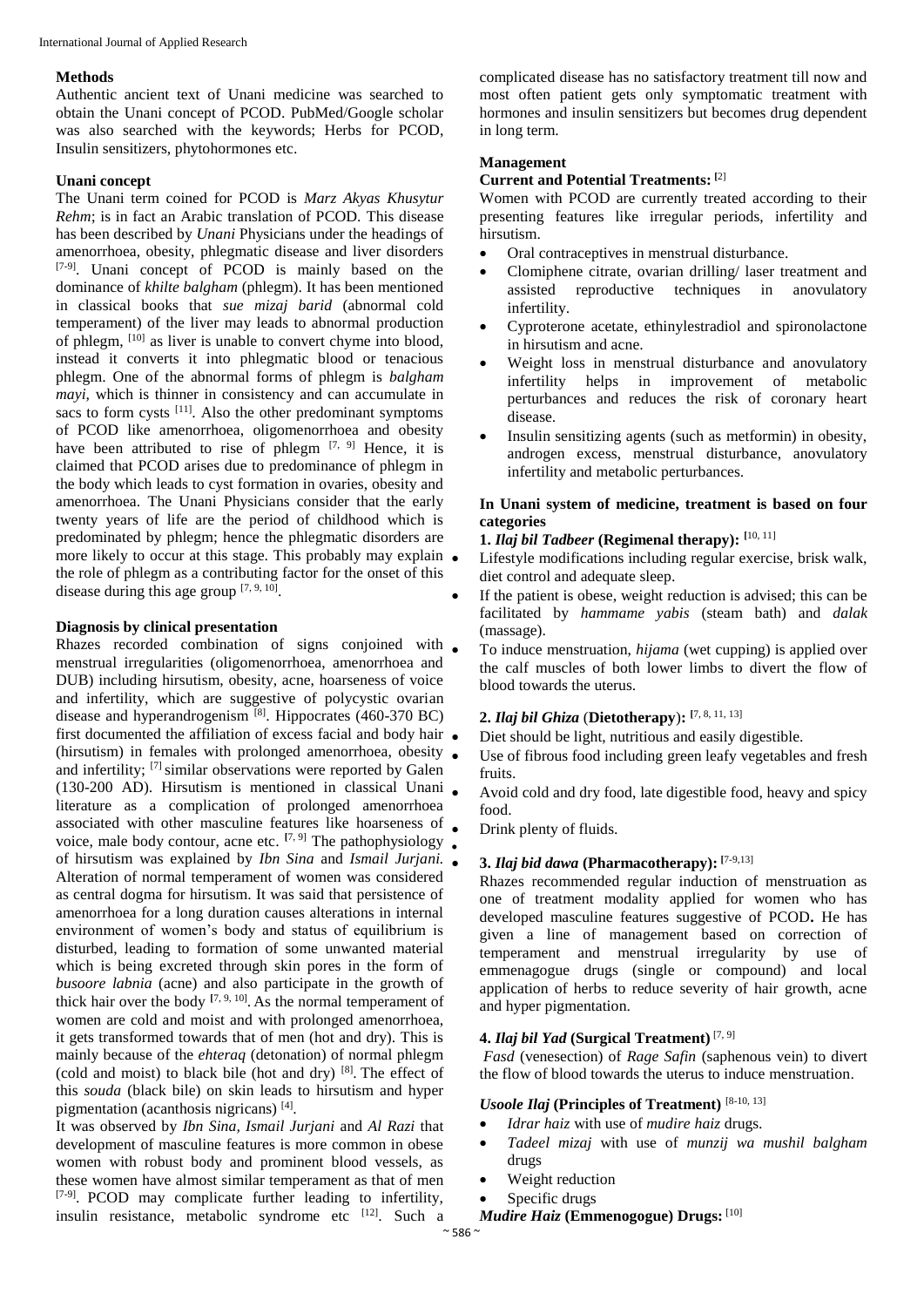**a) Single Drugs:** *Abhal, Badiyan, Post Amaltas,, Persiawa Shan, Asgand, Aspand, Habbe Balsan, Habbe Qillt, Habbe Qurtum, Rewand Chini, Tukhme Kasoos, Khashkhash, Gule Teesu, Karafs, Elwa, Heeng, Jausheeer, Asaroon, Turmus, Tukhme Gazar.*

**b) Compound formulations:** *Habbe mudir, Joshanda mudir haiz, Sharbat buzoori, Murakkabate foulad* etc **[**8, 9, 13] .

These emmenagogue drugs are used with uterine tonics like *majoon muqawwi rehm* which consists of *asgand* only as it contains phytohormones which induces the menstruation by maintaining hormonal balance.

## **2.** *Tadeel Mizaj* **(Correction of temperament): [**8-10, 13]

- a) *Munzij: Mavez Munaqqa, Badiyan, Aslusoos, Persia wa Shan, Anjeer Zard*
- b) *Mushil: Ayarij Faiqrah, Turbud, Habun Neel* with *Arqe Badiyan.*
- c) *Tabreed: Khameera Gauzaban Sada* wrapped in *Warqe Nuqra*

## **3. Weight Reduction:** [8, 9]

- a) *Dawae Luk Sagheer* with *Arqe Badiyan*
- b) *Safoofe Muhazzil* with *Arqe Zeera.*
- c) *Itrefil Sagheer* at bed time.

### **4. Specific Drugs:**

- a) Use of insulin sensitizers like *Darchini, Rewand, Abhal, Mushktramashi, Zafran, Asgand* etc. [4, 14]
- b) Natural drugs for hirsutism like *Nagarmotha, Amba Haldi, Methi, Pudina, Soy*a, *Neem, Kalonji* etc. [13, <sup>15</sup>**]**

Despite of many herbs named, experimental studies have been conducted on few to explore pharmacological activities of these herbs and are associated with diverse limitations.

*Abhal/Juniper* **(***Juniperus communis***)-***Figure 1* and *Mushktramashi/ Pennyroyal* **(***Mentha pulegium***) -***Figure 2*: They can be used in cases of PCOD, as clinical study on oligomenorrhoea, the retrospective finding was that 12 out of 19 cases of PCOD in the pretrial scan were reported to be normal in the post-trial USG of pelvis, along with restoration of menstruation. Hence, this formulation regulates menstruation through its effect on the ovaries [14].



**Fig 1:** *Juniper*



**Fig 2:** *Pennyroyal*

*Neem* **(***Azadirachta indica***)***-Figure 3* and *Zanjabeel (Zingiber officinalis)-Figure 4* **:** They can be used in PCOD, as clinical study conducted on PCOD showed that 20 patients had PCOD at base line and after treatment, it persist in 6 patients only. This effect is attributed to anti-androgenic, hypoglycemic and insulin sensitizing activities of these drugs which serves as an alternate option in PCOD. [15]



**Fig 3:** *Neem*



**Fig 4:** *Zanjabeel*

*Satavar (Asparagus recemosus* **Wild) -***Figure 5***:** It can be used in PCOD, as clinical study conducted on infertility showed that11 patients had PCOD before treatment, while on post treatment scan; only 1patient had same findings. This effect is attributed to the presence of phytoestrogens- steroidal saponins in this drug which exert hormone like action in the body. [16]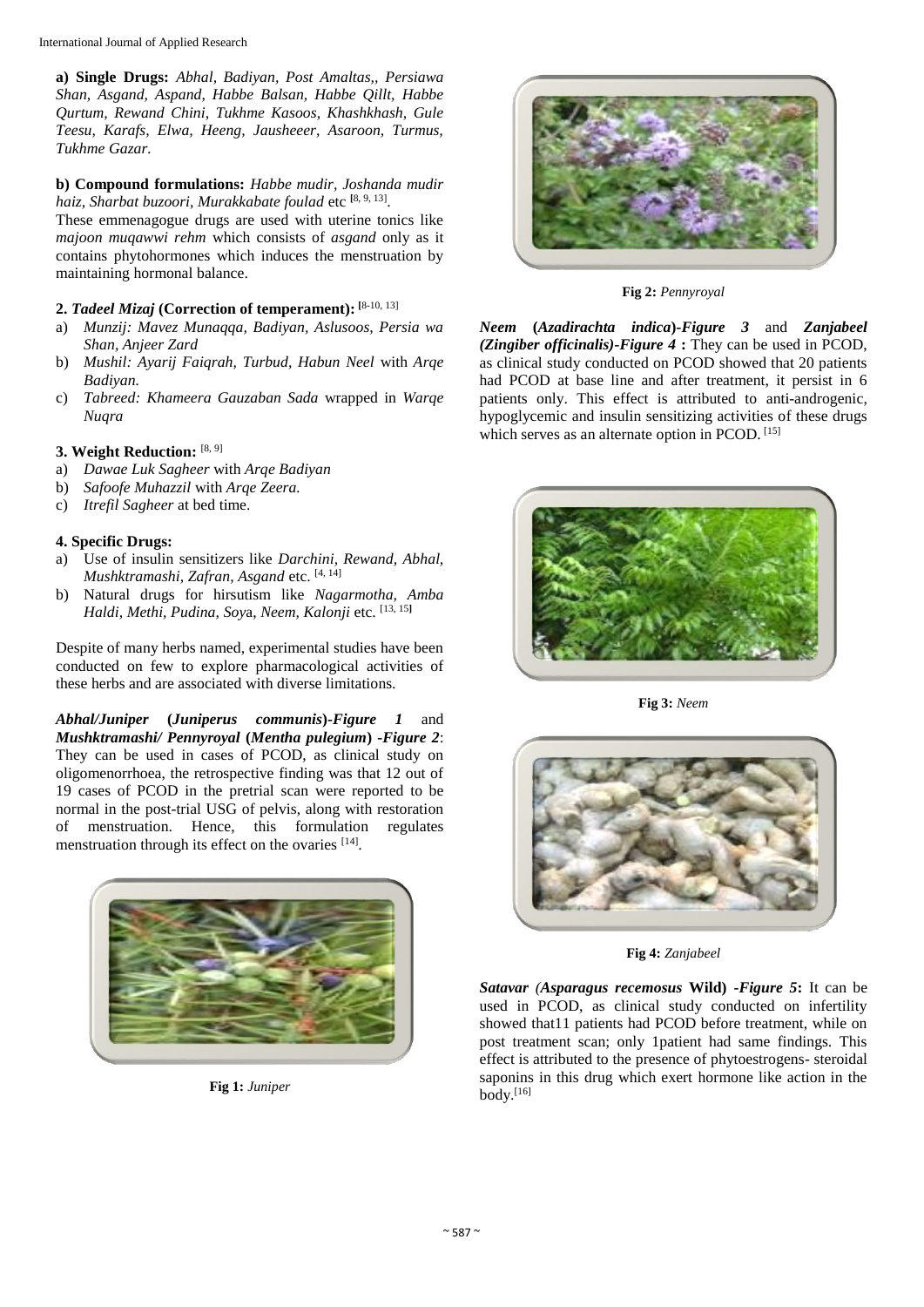

**Fig 5:** *Satavar*- plant & root

*Aslussus***/Liquorice (***Glycyrrhiza glabra***) -***Figure 6***:** Clinical studies conducted on liquorice confirmed that it reduces serum testosterone probably due to the block of 17 hydroxysteroid dehydrogenase and 17-20 lyase in PCOD. [17]



**Fig 6:** *Liquorice*

*Pudina/***Spearmint (***Menthaspicata* **Labiatae)–***Figure 7***:**  RCTs carried out on patients of hirsutism with spearmint tea, confirmed that it has anti-androgenic properties as free and total testosterone levels and degree of hirsutism were reduced. Hence, it could be a natural alternative for women having mild hirsuitism. [18**]**



**Fig 7:** *Spearmint*

*Darchini***/Cinnamon ((***Cinnamomum zeylanicum***)–***Figure 8:* Clinical trial on PCOD women showed significant reduction in insulin resistance by increasing phosphatidylinositol 3-kinase activity in the insulin signaling pathway due to the presence of insulin potentiating factor which enhances the insulin activity in carbohydrate metabolism. [17]



**Fig 8:** *Cinnamon*

*Alsi /***Flaxseed (***Linum Usitatissimum***) -** *Figure 9***:** Clinical trial conducted on PCOD patients using flaxseed (30 gm/day) showed significant decrease in serum insulin, serum total and free testosterone levels. [19]



**Fig 9:** *Flaxseed*

*Elwa* **/Aloe vera (***Aloe barbadensis***) –** *Figure 10***:** Animal trial on female rats using aloe vera gel confirmed that it exerts a protective effect against PCOD by restoring the ovarian steroid status and altering steroidogenic activity due to the presence of phyto-components.



**Fig 10:** *Aloe vera*

*Methi/* **Fenugreek (***Trigonella foenum-graecum***)-** *Figure 11***:** It is used in PCOD patients with diabetes and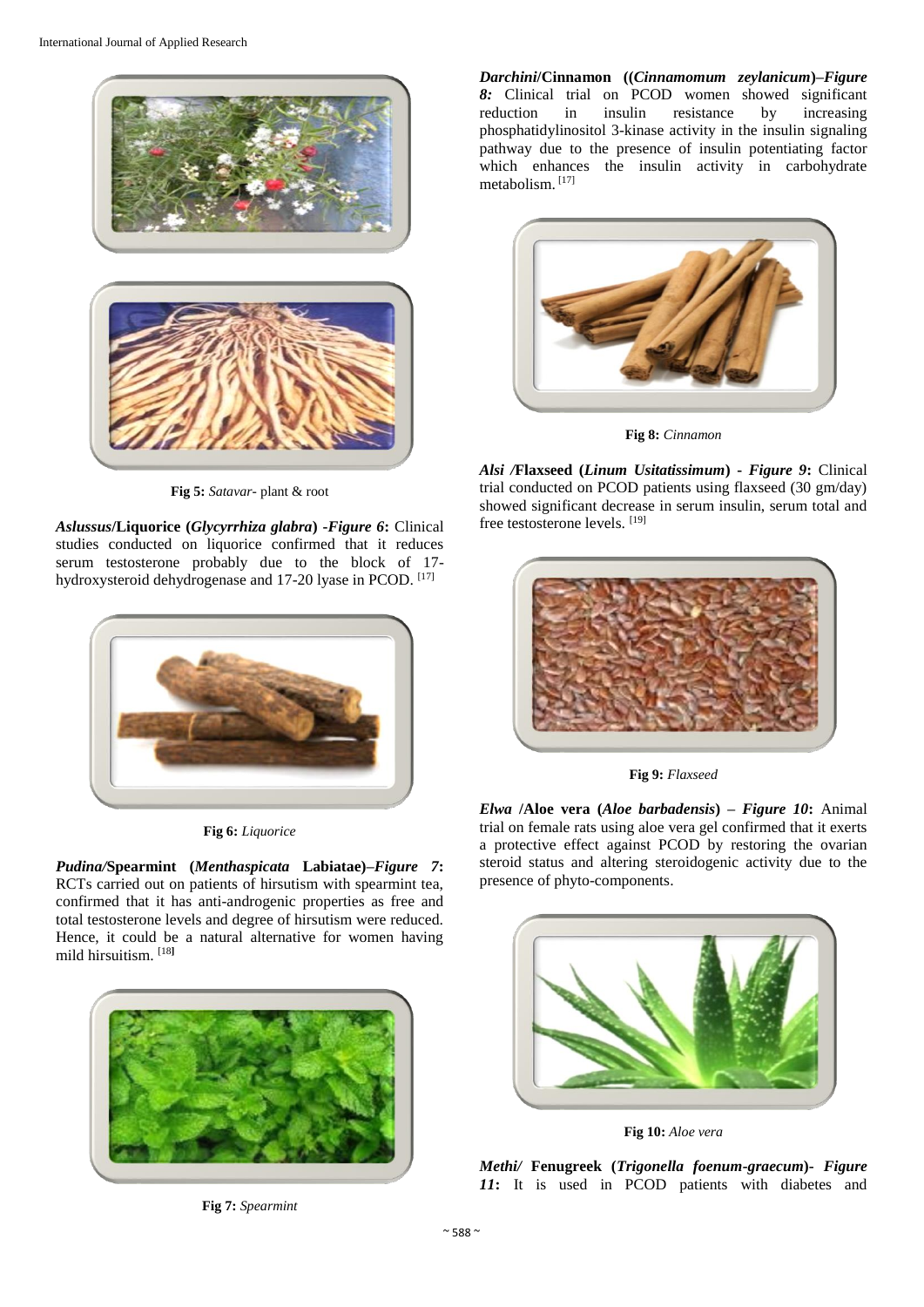International Journal of Applied Research

hyperlipidemia, as it improves glucose tolerance & lowers the cholesterol level. **[**17]



**Fig 11:** *Fenugreek*

*Khar khask/ Puncture Vine (Tribulus terrestris) –Figure 12***:**  It is an effective female fertility tonic, ovarian stimulant & act as an excellent choice for women with PCOD. [19]



**Fig 12:** *Puncture Vine*

*Kalonji* **(***Nigella sativa* **Linn) –** *Figure 13***:** *Kalonji* oil was proved to be effective in patients of insulin resistance syndrome and in alleviating the obesity mainly due to its insulin sensitizing action. Various components of *kalonji* like thymoquinone, thymol, unsaturated fatty acids, lipase and tannins are responsible for its beneficial effects in insulin resistance syndrome. [20, 21]



**Fig 13:** *Kalonji seeds*

In order to prove significant safety and efficacy of herbs, further well-designed randomized clinical trial with double blinding, on large sample size should be conducted.

#### **Conclusion**

PCOD is a common disease that has received intensive study over the last 50 years; we still know remarkably little about its complex etiology. We have, however, learned much about the consequences and diagnosis of this disease. The recent diagnostic criteria outlined in the EHSHRE/ARM consensus statement is a move in the right, the same can be well correlated with the descriptions given by renowned Unani Physicians in their respective treatises. Positive women's reproductive health care is the ultimate goal of all gynecologists. In this regard, alternate therapeutic protocols have been followed to improve the quality of life. Potential treatment options in Unani medicines includes *Idrar haiz, Tadeel mizaj,* Weight reduction, Specific drugs like insulin sensitizers can be used to alleviate the ailing eves from this complicating disease.

#### **References**

- 1. Grant P. Spearmint Herbal Tea has Significant Antiandrogen Effects in Polycystic Ovarian Syndrome-A Randomized Controlled Trial. Phytother Res. 2010; 24: 186-88.
- 2. Bieber EJ, Sanfilippo JS, Horowitz IR., Clinical Gynaecology  $1<sup>st</sup>$  edn. Churchill Livingstone, Elsevier, Philadelphia, 2006, 751-62, 843-56, 893-906.
- 3. Beall SA, Decherney A. The History and Challenges Surrounding Ovarian Stimulation in the Treatment of Infertility. Fertility and Sterility. 2012; 97(4):795-801.
- 4. Wallace AM, Sattar **.**The Changing Role of the Clinical Laboratory in the Investigation of Polycystic Ovarian Syndrome. Journal of ClinBiochem Rev August 2007; 28:79-92.
- 5. Maria E Lujan: Diagnostic criteria for polysystic ovary syndrome: pitfalls and controversies. JOGC 2008:671- 679.
- 6. Deshmuk S. Infertility management made easy.  $1<sup>st</sup>$  ed. New Delhi: Jaypee Brother's Medical Publishers (P) Ltd; 2007: 6-12, 48-56, 160-90, 198-215.
- 7. Ibn Sina. 2010. Al Qanoon Fil Tib (Urdu trans. by Kantoori GH). Idarae Kitabul Shifa. New Delhi. 1065-70, 1445-47.
- 8. Razi ABZ. 2001. Al Hawi Fil Tib. Vol IX. CCRUM. New Delhi. 77-86, 90-91, 99-100, 102-03, 106-08, 110- 11, 115-16.
- 9. Jurjani AH. January. Zakheerae Khawarzam Shahi (Urdu trans. by Khan AH). Vol VI & VIII. Idarae Kitabul Shifa. New Delhi. 2010; 27-28, 606-09.
- 10. Hamdani KH, Usoole Tibb. New Delhi: Khoumi Council Baraye Farogh Urdu Zaban: 398.
- 11. Kermani BDNI. Kulliyate Nafisi (Urdu translation by Kabeeruddin) Vol I & II. New Delhi: Idarae Kitabus Shifa; 269-70.
- 12. Legro RS, Brzyski RG, Diamond MP, Coutifaris C, Schlaff WD, Casson P et al.. Letrozole versus Clomiphene for Infertility in Polycystic Ovary Syndrome. N Engl J Med 2014; 371:119-29.
- 13. Khan A. Al Akseer (Urdu translation by Kabeeruddin). New Delhi: Idarae Kitabus Shifa; January: 2011; 797- 801.
- 14. Firdose KF, Begum W, Shameem I. Clinical Evalution of Qillat Tams and its Management with Unani Formulation. International Research Journal of Medical Sciences. 2013; 1(11):1-8.
- 15. Farzana A, Umraz Mubeen, Humyra Tabasum, Hina Rehman. Physiological perspective of Hirsutism in Unani Medicine: An Overview and Update. International Journal of Herbal Medicine. 2013; 1(3):79-85.